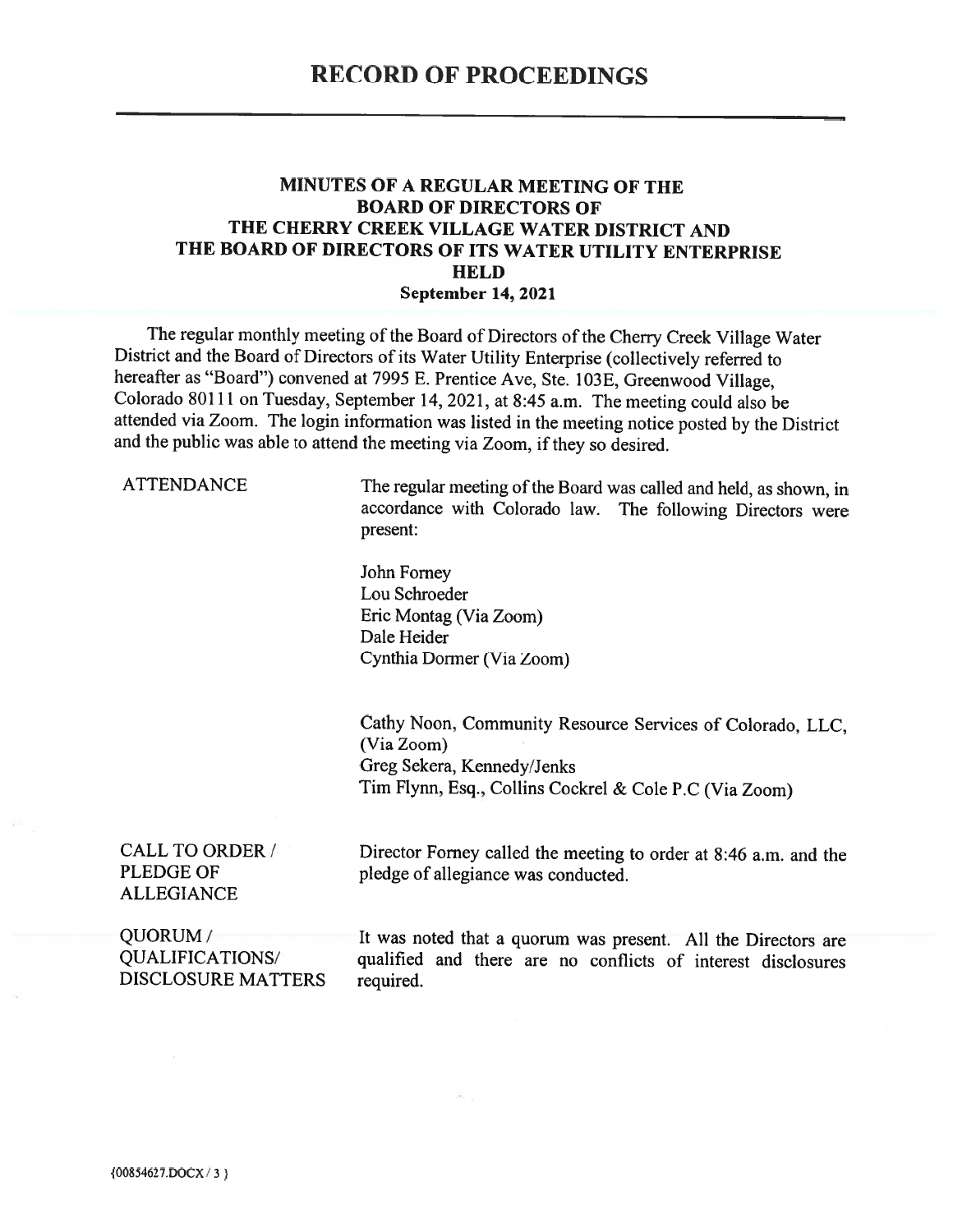| <b>ADMINISTRATIVE</b><br><b>MATTERS</b> | Agenda: Upon review and discussion of the agenda and a motion<br>duly made, seconded and, upon vote, unanimously carried, the<br>Board approved the agenda as presented.                                                                                                                                                                                                                                                                                                                                                                                                                                                                                  |  |  |
|-----------------------------------------|-----------------------------------------------------------------------------------------------------------------------------------------------------------------------------------------------------------------------------------------------------------------------------------------------------------------------------------------------------------------------------------------------------------------------------------------------------------------------------------------------------------------------------------------------------------------------------------------------------------------------------------------------------------|--|--|
|                                         | Minutes: The Minutes of the August 10, 2021, Regular Board<br>meeting were presented to the Board. Following review and<br>discussion, upon a motion duly made, seconded and, upon vote,<br>unanimously carried, the minutes were approved as presented<br>with Director Montag abstaining.                                                                                                                                                                                                                                                                                                                                                               |  |  |
| PUBLIC COMMENT                          | There were none.                                                                                                                                                                                                                                                                                                                                                                                                                                                                                                                                                                                                                                          |  |  |
| <b>FINANCIAL MATTERS</b>                | Review and Approve Payment of Claims: Ms. Noon reviewed the<br>September 14, 2021, claims represented by check numbers 1371 -<br>1377 totaling \$78,090.23 and claim Auto-Payments to Denver<br>Water estimated to total \$117,729.33 and Director Checks totaling<br>\$461.75 to reflect grand total claims of \$196,281.31 subject to<br>adjustment based upon the final Denver Water Bill. Following<br>review and discussion, upon motion duly made, seconded and, upon<br>vote, unanimously carried, the Board approved the September 14,<br>2021, claims as presented, but subject to adjustment based upon the<br>final Denver Water Bill amended. |  |  |
|                                         | Review Cash Position and Fund Allocation: Ms. Noon reviewed the<br>Cash Position with the Board for the period August 31, 2021,<br>adjusted as of September 8, 2021. Following review and discussion,<br>upon motion duly made, seconded and, upon vote, unanimously<br>carried, the Board accepted the Cash Position as amended.                                                                                                                                                                                                                                                                                                                         |  |  |
|                                         | Financial Statements: Ms. Noon reviewed the Financial Statements<br>for the period ending August 31, 2021.After review, upon motion<br>duly made, seconded and, upon vote, unanimously carried, the<br>Board accepted the Financial Statements as amended.                                                                                                                                                                                                                                                                                                                                                                                                |  |  |
|                                         | Utility Account Delinquencies: Director Heider reviewed the<br>account delinquencies with the Board. There are 2 commercial                                                                                                                                                                                                                                                                                                                                                                                                                                                                                                                               |  |  |
| <b>DIRECTORS ITEMS</b>                  | accounts that are 60 days and 4 residential accounts that are 90 days.<br>Ms. Noon mentioned that one residential account has failed to fulfill<br>the conditions of their payment plan and can be certified for a lien.<br>Following discussion, the Board directed Ms. Noon to proceed with<br>the Lien.                                                                                                                                                                                                                                                                                                                                                |  |  |
| <b>MANAGEMENT ITEMS</b>                 | There were none.<br>Review Consumption Report: The<br>Board reviewed the<br>Consumption Report.                                                                                                                                                                                                                                                                                                                                                                                                                                                                                                                                                           |  |  |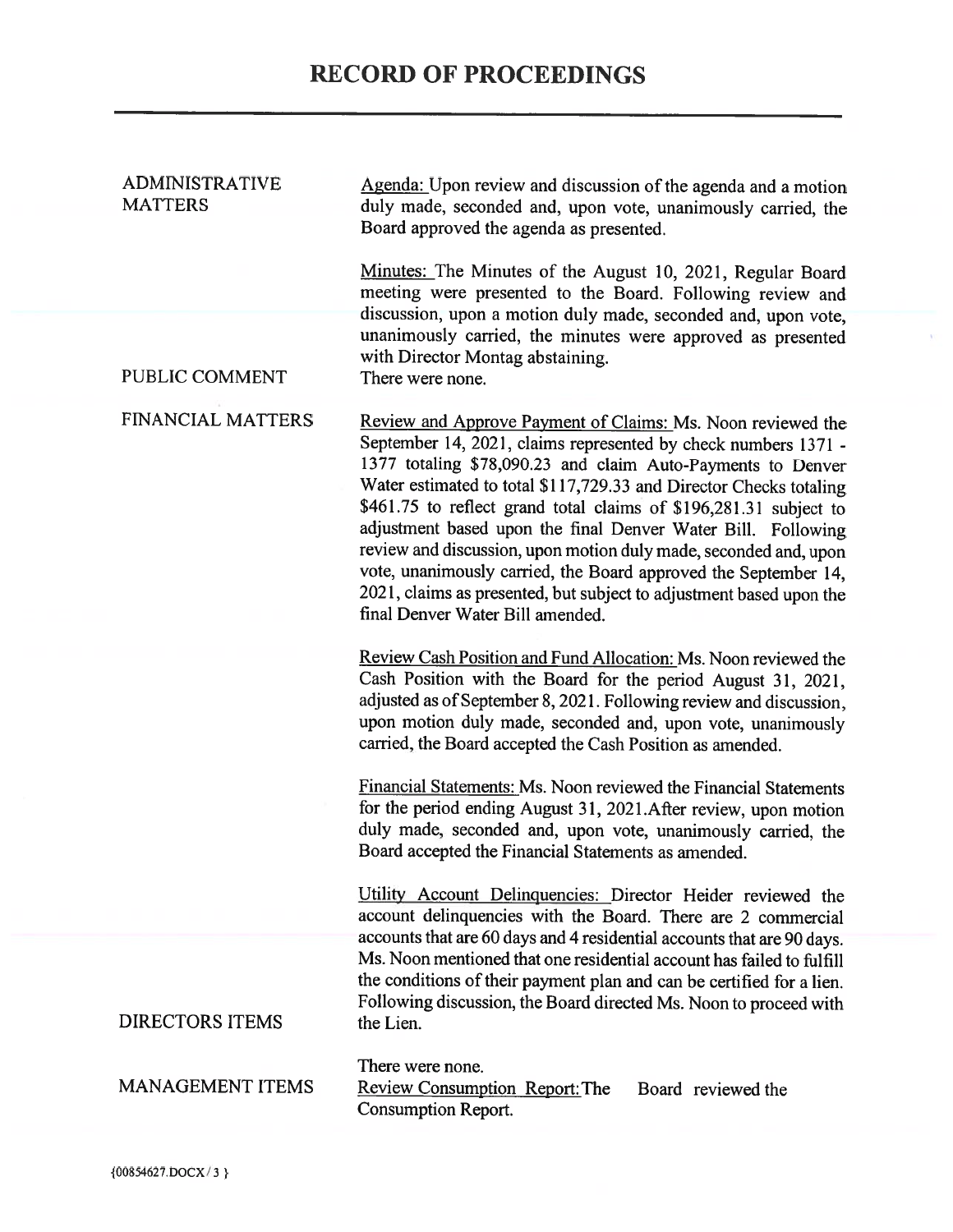#### **MAINTENANCE AND OPERATIONAL MATTERS**

Engineering Report: Mr. Sekera reviewed his engineering report with the Board, which is made a part of these Minutes

Replacement Meter Program: Equipment has still been delayed and Mr. Sekera is working with Keystone Utilities on an installation schedule.

Pipeline Replacement Design: Mr. Sekera is working on obtaining preliminary bids to share with the Board at a future meeting.

**LEGAL** 

Denver Water Matters: During the meeting, Denver Water sent out an email advising that for 2022 Denver Water is considering three revenue increase scenarios, a  $3.5\%$  annual increase, a  $3.75\%$ annual increase and a 4% annual increase. Depending upon which scenario is finally adopted by the Denver Board of Water Commissioners, the District's master meter consumption charge will increase by either 3.9% annually or 4.3% annually. Based upon the information Denver Water presented, it appeared that the Water Board is favoring a 4% annual revenue increase for 2022. In addition, staff is recommending that Denver Water's fixed charge per single-family equivalent meter be increased by 4.5%. This means that for a  $\frac{3}{4}$ " residential water tap the monthly fixed or base charge would increase from \$16.46 per month to \$17.20 per month. This also means that the fixed or base charge the District pays for its master meters will increase by 4.4% as well.

Cathy Noon will take Denver Water's proposed revenues scenarios and proposed fixed charge increases into account when drafting the District's 2022 budget.

Budget Hearing: Following review and discussion, upon a motion duly made, seconded and, upon vote, unanimously carried, the 2022 Budget Hearing was set for November 9, 2021 at 9:00 a.m. in the offices of Community Resource Services of Colorado, located at 7995 East Prentice Avenue, Suite 103 E, Greenwood Village, Colorado 80111. Legal counsel will publish notice of the budget hearing as required by law.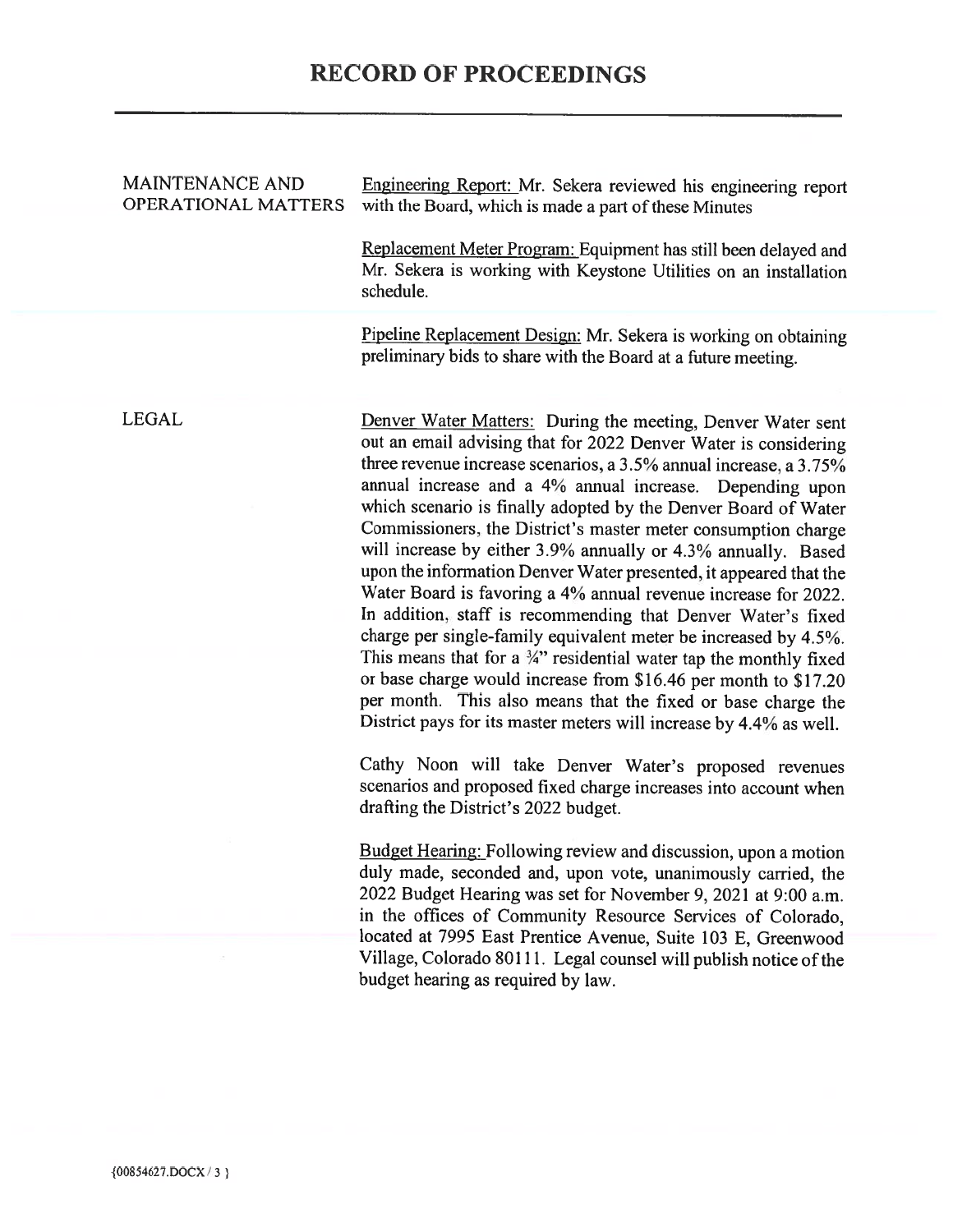# **RECORD OF PROCEEDINGS**

## Is ADJOURNMENT

There being no further business to come before the Board, upon a motion made, seconded and upon vote, unanimously carried, the meeting was adjourned at 10:15 a.m.

Respectfully submitted,

Cathy Noor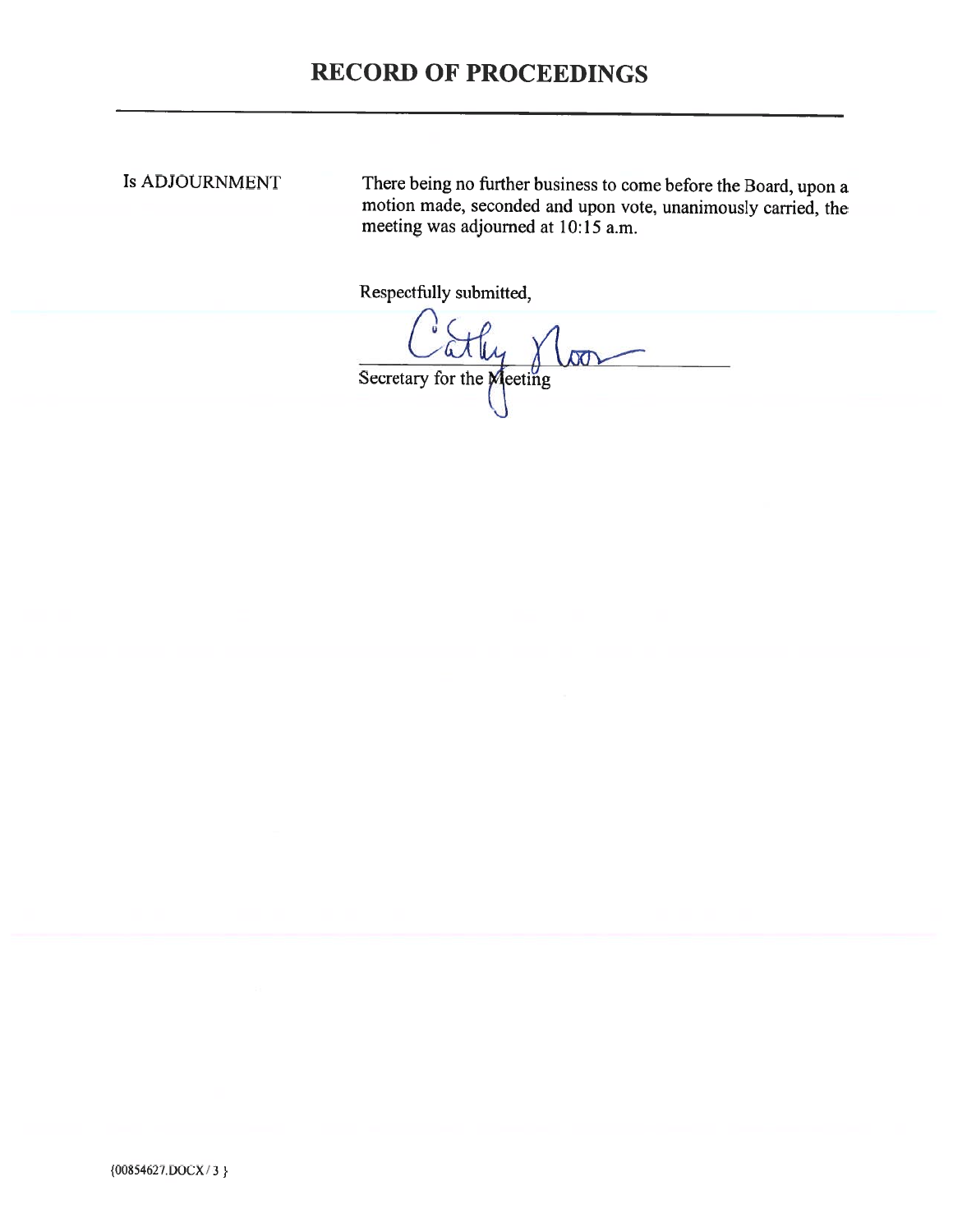

September 9, 2021

## Memorandum

| To:   | Cathy Noon, District Manager                                  |  |  |  |
|-------|---------------------------------------------------------------|--|--|--|
| From: | Greg S. Sekera, P.E.                                          |  |  |  |
|       | Subject: Engineering Report for Board of Directors Meeting of |  |  |  |

| Subject: | Engineering Report for Board of Directors Meeting on September 14, 2021 |
|----------|-------------------------------------------------------------------------|
|          | <b>Cherry Creek Village Water District</b>                              |
|          | KJ Job No. 2146003*GENW                                                 |

Briefly presented below are the items that we have been involved in during the past month.

- 1. Residential Meter Replacement Project To date no new meters have been installed. The District has recently received about a third of the new equipment. However, KUS is now currently performing installs for others in Colorado Springs and does not want to mobilize to start our installs and then pull out if the remining equipment is not availble. We are coordinating with Badger and Keystone Utility Services (KUS) regularly for status and schedule to start the meter installations. I will provide an update at the meeting.
- 2. North Water Line Replacements Per discussion at last's months meeting and the frequency of water line breaks we are preparing our engineering design proposal for the Board's review and approval. We are waiting on proposals from our sub consultants and may not have it in time for the meeting. I will provide an update at the meeting.
- 3. System Maintenance We coordinated the following maintenance items during the past month:
	- Master Meters The most recent meter readings indicated that the Yosemite meter delivered 3% of the flow and the Dayton meter delivered 97%. Total water supplied to the District was 27.3 MG for the August period (approx. 4.8 MG more than the prior period). Note: The Yosemite Meter reading is not for full month due to vault inaccessibility for new paving.
	- **PRVs** There are currently no issues or concerns with the PRVs.
	- Meter Transponders There were no new failures reported for the August readings. There are approximately 60 meters with failed transponders. Manual reads were performed for the two school meters by C&L for the August readings.
	- Customer Complaints and Investigations The following are investigations performed at the request of customers this past month.
		- a. No significant issues in August.
	- **Fire Hydrant and Valve Maintenance C&L completed the annual fire hydrant and** blow-off inspections and flushing. With the fire hydrant inspections complete for this year I am developing an updated list of valve and fire hydrant repairs to be performed this year. However, I may delay some of the work until next year due to the impact of the water line breaks on the maintenance budget.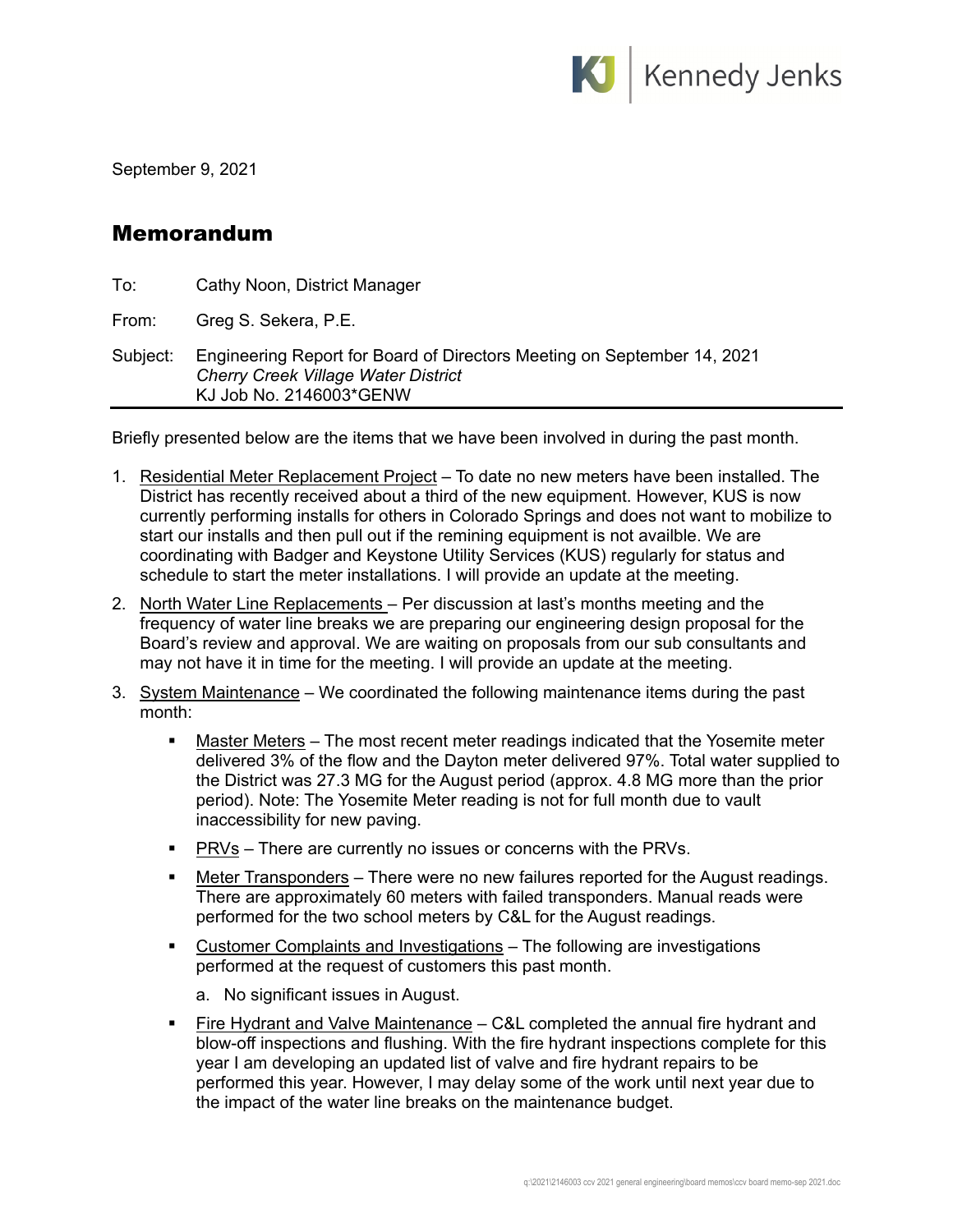# Memorandum

Cathy Noon, District Manager September 9, 2021 Page 2



- GIS We have completed the edits for the existing facilities and updated the data entry points. Next edits will be performed when the new meters are installed to add meter data.
- Fire Hydrant Meter There were no fire hydrant permits issued.
- Water Line Breaks There were no new water line breaks in August. Asphalt pavement restoration for the three water main breaks in July was completed by C&L's subcontractor. The pavement restoration was in the north District on S. Akron Court (2) and S. Alton Street (1) and the cost for the three locations was \$39,000. The total cost for all repairs for the three breaks was \$75,000.
- Facility Locates Locate requests were above typical again in August due to new construction at the School and new utility installs and replacements throughout the District.
- Maintenance Tracking A copy of the maintenance tracking/schedule is attached.